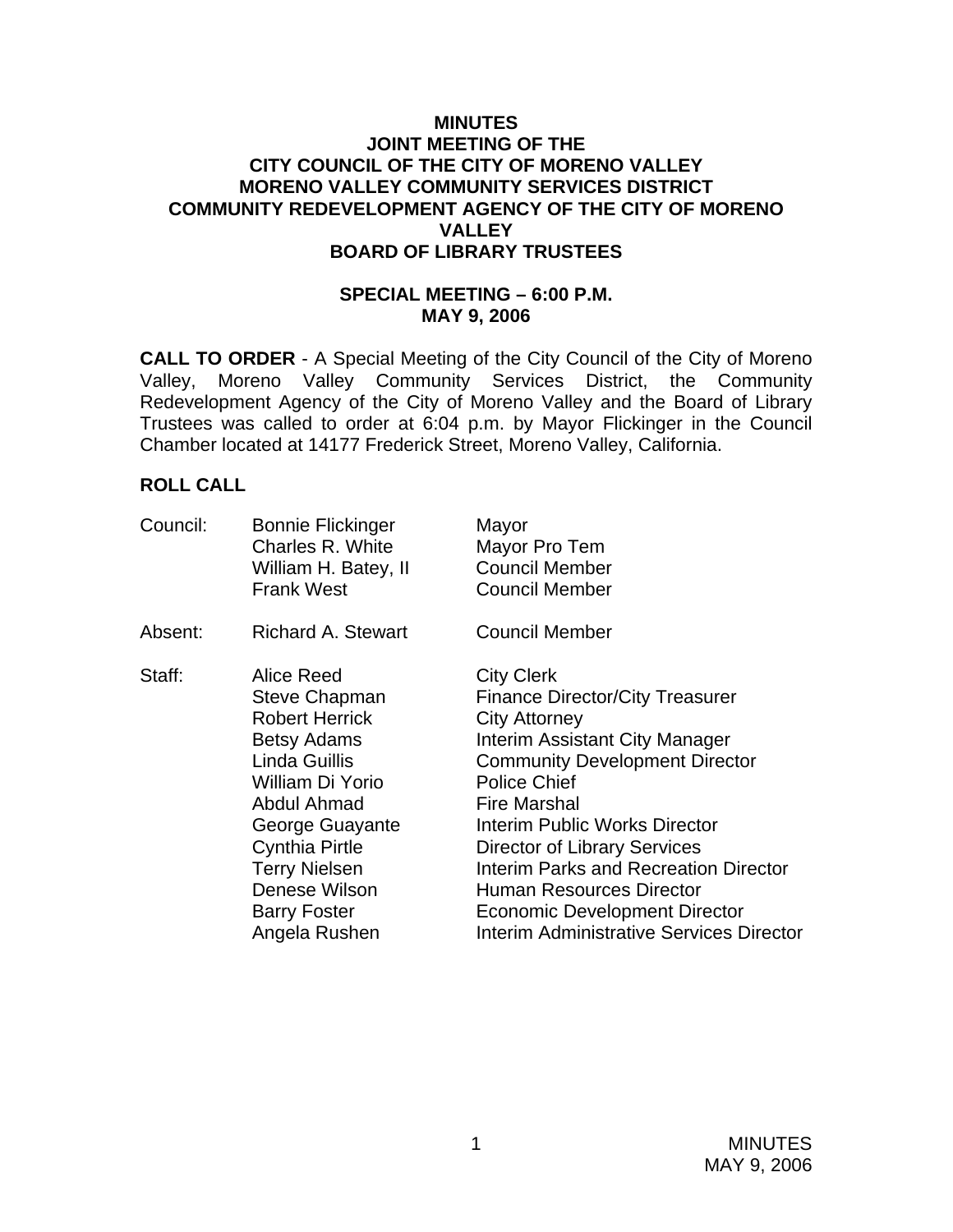## **JOINT CONSENT CALENDARS (SECTIONS A-D) OF THE CITY COUNCIL OF THE CITY OF MORENO VALLEY, MORENO VALLEY COMMUNITY SERVICES DISTRICT, COMMUNITY REDEVELOPMENT AGENCY OF THE CITY OF MORENO VALLEY AND THE BOARD OF LIBRARY TRUSTEES**

Mayor Flickinger opened the agenda items for the Consent Calendars for public comments, there being none, public comments were closed.

## **A. CONSENT CALENDAR** - **CITY COUNCIL**

- A1. ORDINANCES FIRST READING BY TITLE ONLY Recommendation: Waive reading of all Ordinance Introductions and read by title only.
- A2. PUBLIC MEETING REGARDING MAIL BALLOT PROCEEDINGS FOR TENTATIVE TRACTS 33256, 32005 AND APN 316-110-008 IN TENTATIVE TRACT 33381 BALLOTED ITEM: NPDES (Report of: Public Works Department) Recommendation: Accept public comments regarding the mail ballot proceeding for Tentative Tracts 33256, 32005, and APN 316- 110-008 in Tentative Tract 33381 for approval of the National Pollutant Discharge Elimination System (NPDES) regulatory rate schedule.
- A3. MINUTES REGULAR MEETING OF APRIL 25, 2006 (Report of: City Clerk's Department) Recommendation: Approve as submitted.
- A4. ACCEPT AND APPROVE AGREEMENT TO REIMBURSE TRANSPORTATION UNIFORM MITIGATION FEE (TUMF) FUNDS BETWEEN WESTERN RIVERSIDE COUNCIL OF GOVERNMENTS (WRCOG) AND CITY OF MORENO VALLEY FOR THE INTERSTATE 215 (I-215)/CACTUS AVENUE INTERCHANGE IMPROVEMENTS – PROJECT NO. 09-41570425 (Report of: Public Works Department) Recommendation: Accept and approve the Agreement to Reimburse Transportation Uniform Mitigation Fee (TUMF) Funds between Western Riverside Council of Governments (WRCOG) and City of Moreno Valley for the Planning/Project Study Report (PSR) phase services for the I-215/Cactus Avenue Interchange Improvements; and authorize the Mayor to execute the Agreement to Reimburse TUMF Funds between WRCOG and City of Moreno Valley for the Planning/Project Study Report (PSR) phase services for the I-215/Cactus Avenue Interchange Improvements.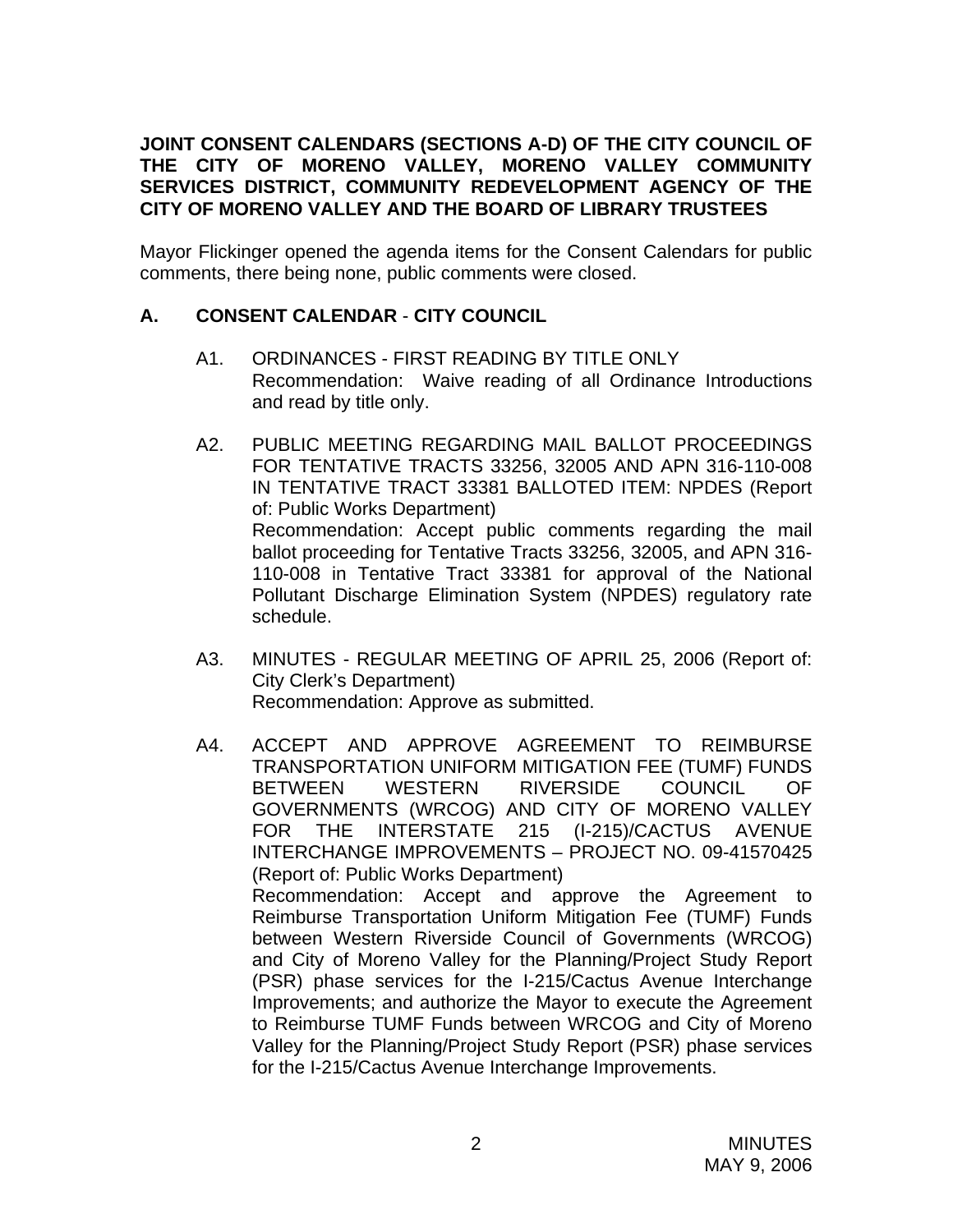- A5. ACCEPT AGREEMENT AND BONDS FOR PUBLIC IMPROVEMENTS FOR MORENO VALLEY UNIFIED SCHOOL DISTRICT – ELEMENTARY SCHOOL NO. 26, EAST SIDE OF HEACOCK STREET BETWEEN DRACAEA AVENUE AND ATWOOD AVENUE, SUBDIVIDER – ASR CONSTRUCTORS, RIVERSIDE, CA (Report of: Public Works Department) Recommendation: Accept the Agreement and Bonds for Public Improvements for Moreno Valley Unified School District – Elementary School No. 26; authorize the Mayor to execute the Agreement; direct the City Clerk to forward the signed Agreement to the County Recorder's Office for recordation; and authorize the City Engineer to execute any future time extension amendments to the agreement, subject to City Attorney approval, if the required public improvements are not completed within said timeframe.
- A6. A RESOLUTION OF THE CITY COUNCIL UPHOLDING THE PLANNING COMMISSION'S DENIAL OF A GENERAL PLAN AMENDMENT CHANGING THE LAND USE DESIGNATION FROM OFFICE TO R20 FOR PA05-0063. THE PROJECT SITE (ASSESSOR'S PARCEL NUMBERS 484-231-015 AND 016) IS LOCATED ON THE EAST SIDE OF PERRIS BOULEVARD, SOUTH OF CACTUS AVENUE AND NORTH OF DELPHINIUM AVENUE (Report of: Community Development Department) Recommendation: Approve Resolution No. 2006-53 upholding the Planning Commission's denial of the General Plan Amendment PA05-0063.

## Resolution No. 2006-53

A Resolution of the City Council of the City of Moreno Valley, California, Upholding the Planning Commission's Denial of a General Plan Amendment (PA05-0063) Changing the Land Use Designation for Assessor's Parcel Numbers 484-231-015 and 484- 231-016 from "O" (Office) to R20 (Residential; up to 16 Dwelling Units Per Acre) for Approximately 4.28 Acres Located on the East Side of Perris Boulevard, South of Cactus Avenue and North of Delphinium Avenue

A7. PA03-0020 – APARTMENT COMPLEX, ACCEPT AGREEMENT AND BONDS FOR PUBLIC IMPROVEMENTS, SOUTHWEST CORNER OF ALESSANDRO BOULEVARD AND KITCHING STREET, SUBDIVIDER – WNRA MORENO VALLEY, LLC, IRVINE, CA (Report of: Public Works Department) Recommendation: Accept the Agreement and Bonds for Public Improvements; authorize the Mayor to execute the Agreement; direct the City Clerk to forward the signed Agreement to the County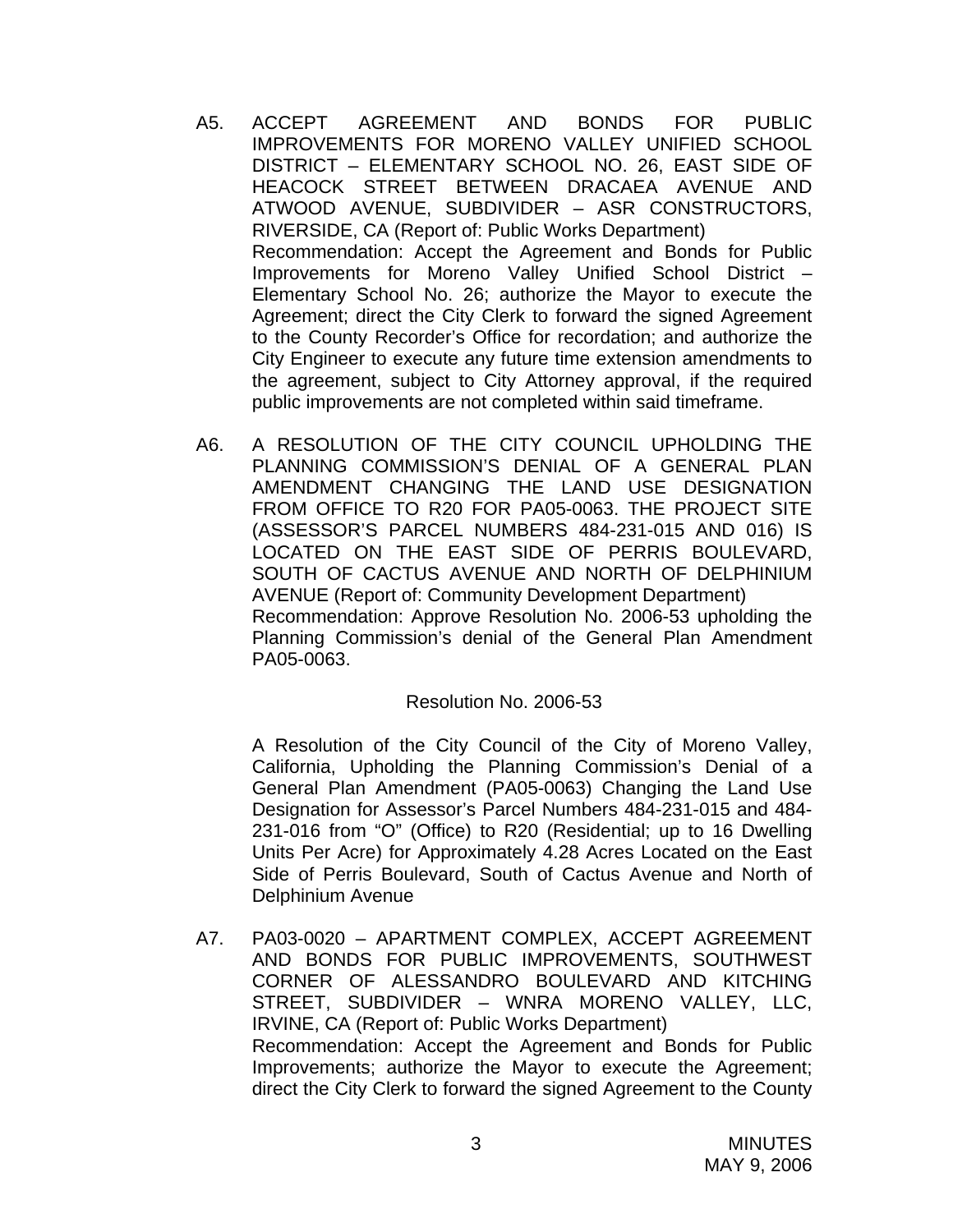Recorder's Office for recordation; and authorize the City Engineer to execute any future time extension amendments to the agreement, subject to City Attorney approval, if the required public improvements are not completed within said timeframe.

A8. TRACTS 31284 AND 31284-1 – REQUEST TO CONDUCT A FULL ROAD CLOSURE OF COTTONWOOD AVENUE BETWEEN QUINCY STREET AND PRANCER LANE FOR THE CONSTRUCTION OF MAJOR IMPROVEMENTS ASSOCIATED WITH THE QUINCY CHANNEL CROSSING FROM MAY 10, 2006 TO AUGUST 23, 2006, SUBDIVIDER – MERITAGE HOMES OF CALIFORNIA, INC., IRVINE, CA (Report of: Public Works Department)

 Recommendation: Authorize a full road closure of Cottonwood Avenue between Quincy Street and Prancer Lane for the construction of major improvements associated with the Quincy Channel Crossing. The road closure will be from May 10, 2006 to August 23, 2006.

- A9. AGREEMENT FOR PROFESSIONAL CONSULTANT DESIGN SERVICES FOR TRAFFIC SIGNAL AT STATE ROUTE (SR) 60 AND REDLANDS BOULEVARD - PROJECT NO. 07-12566625 (Report of: Public Works Department) Recommendation: Authorize and award the Agreement for Professional Consultant Services to Omnis, 5195 Walnut Avenue, No. 14, Chino, California 91710, to provide design services for the Traffic Signal at State Route 60 and Redlands Boulevard; authorize the Mayor to execute the Agreement for Professional Consultant Services with Omnis; authorize the issuance of a Purchase Order to Omnis, in the amount of \$137,060 (\$124,600 for the proposal amount, plus \$12,460 for the 10% contingency) when the agreement has been signed by all parties (Account No. 125.66625); and authorize the City Manager to execute any subsequent related minor amendments to the Agreement for Professional Consultant Services with Omnis, up to but not exceeding the authorized purchase order contingency amount of \$12,460, subject to approval of the City Attorney.
- A10. PM 33532 (EROSION/GRADING) ACCEPT THE AGREEMENT AND THE BONDS FOR EROSION CONTROL AND GRADING IMPROVEMENTS, GENERALLY BOUNDED BY ALESSANDRO BOULEVARD, OLIVER STREET, IRIS AVENUE, AND LASSELLE STREET (AQUABELLA PROJECT), SUBDIVIDER – MORENO VALLEY PROPERTIES, LP, A DELAWARE LIMITED PARTNERSHIP, MORENO VALLEY, CA (Report of: Public Works Department)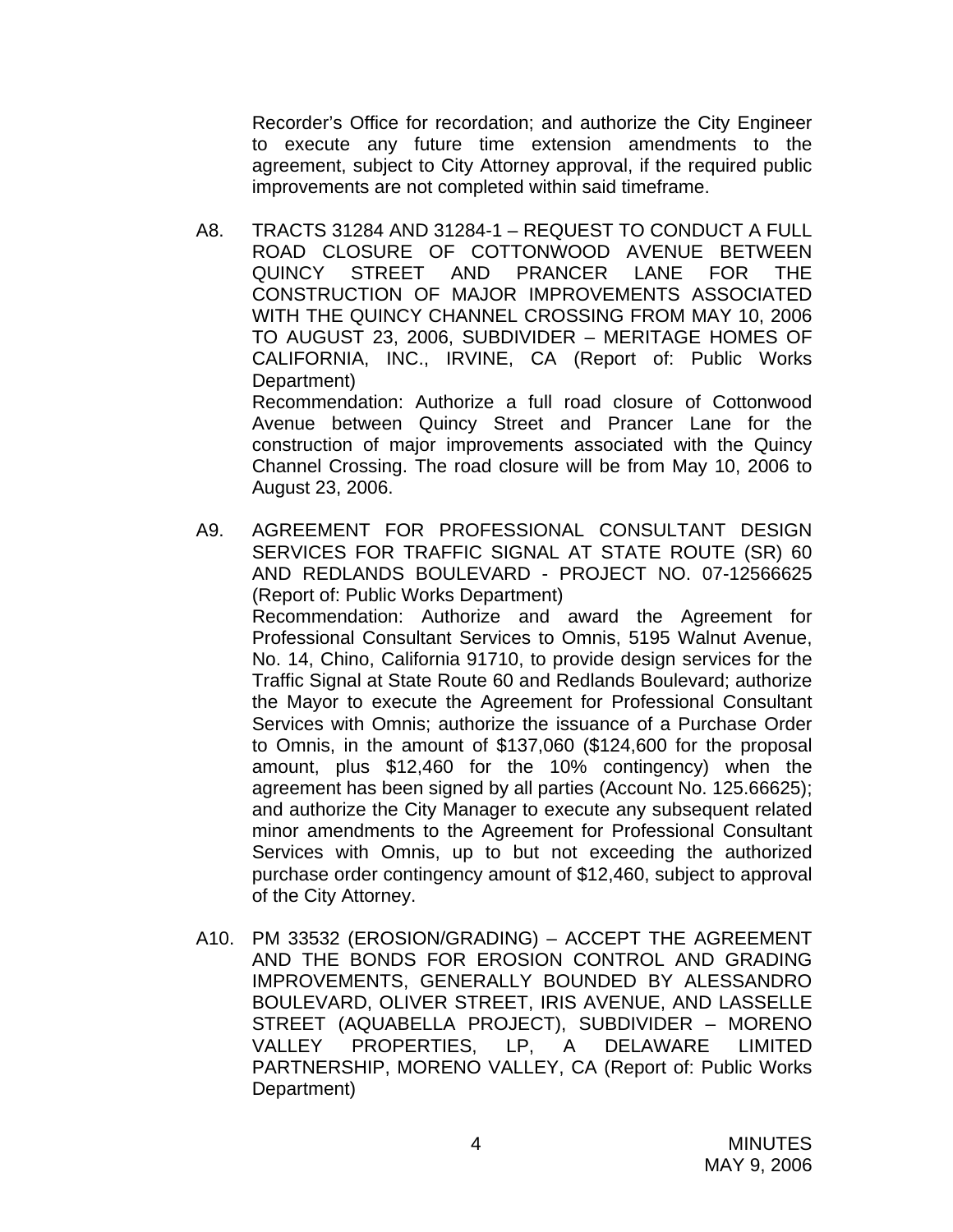Recommendation: Accept the Agreement and Bonds for Erosion Control and Grading Improvements; authorize the Mayor to execute the Agreement; direct the City Clerk to forward the signed Agreement to the County Recorder's Office for recordation; and authorize the City Engineer to execute any future time extension amendments to the agreement, subject to City Attorney approval, if the required erosion control and grading improvements are not completed within said timeframe.

A11. PARCEL MAP 32326 PHASE I – INDUSTRIAL PROJECT – ACCEPT AGREEMENT AND LETTERS OF CREDIT FOR PUBLIC IMPROVEMENTS, LOCATED IN A BLOCK OF LAND NORTH OF CACTUS AVENUE, EAST OF FREDERICK STREET, WEST OF HEACOCK STREET, AND SOUTH OF ALESSANDRO BOULEVARD, SUBDIVIDER – RIDGE MORENO VALLEY PROPERTY, LLC, LONG BEACH, CA (Report of: Public Works Department)

 Recommendation: Accept the Agreement and Irrevocable Letters of Credit for Public Improvements; authorize the Mayor to execute the Agreement; direct the City Clerk to forward the signed Agreement to the County Recorder's Office for recordation; and authorize the City Engineer to execute any future time extension amendments to the agreement, subject to City Attorney approval, if the required public improvements are not completed within said timeframe.

A12. PA02-0107 – MINI-STORAGE FACILITY – REDUCE THE CASH DEPOSIT SURETY FOR FAITHFUL PERFORMANCE AND ADOPT RESOLUTION NO. 2006-54, A RESOLUTION OF THE CITY COUNCIL OF THE CITY OF MORENO VALLEY AUTHORIZING ACCEPTANCE OF THE PUBLIC IMPROVEMENTS AS COMPLETE AND ACCEPTING THE IMPROVEMENTS INTO THE CITY'S MAINTAINED SYSTEM, SUBDIVIDER – MIGHTY DEVELOPMENT, INC., RANCHO CUCAMONGA, CA (Report of: Public Works Department) Recommendation: Adopt Resolution No. 2006-54 authorizing the acceptance of the public improvements for PA02-0107 as complete and accepting the improvements into the City's maintained system; and authorize the City Engineer to execute the 90% reduction to the cash deposit surety for Faithful Performance, exonerate the cash deposit surety for Material and Labor in 90 days if there are no stop notices or liens on file with the City Clerk, and exonerate the final 10% cash deposit surety for Faithful Performance in one year when all clearances are received.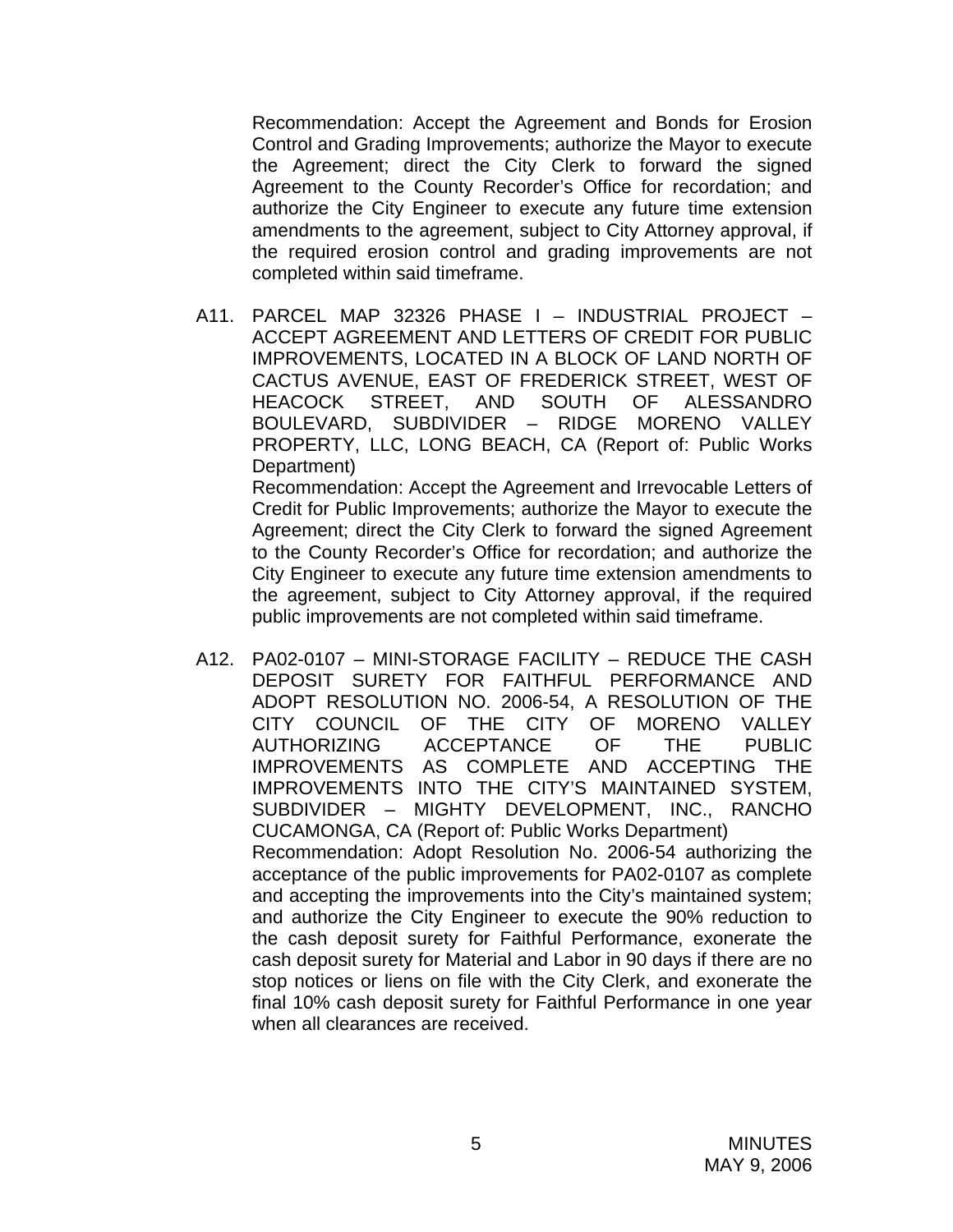#### Resolution No. 2006-54

A Resolution of the City Council of the City of Moreno Valley, California, Authorizing the Acceptance of the Public Improvements as Complete within PA02-0107, and Accepting the Improvements into the City's Maintained System

- A13. 2006 LEGISLATIVE UPDATE (Report of: Interim Assistant City Manager) Recommendation: Receive and file the informational report.
- A14. AUTHORIZATION TO AWARD THE CONSTRUCTION CONTRACT FOR FIRE STATION NO. 58, AND AUTHORIZE THE TRANSFER OF FUNDS, PROJECT NO. 05-43472523 (Report of: Public Works Department) Recommendation: Accept the Bid withdrawal from Gamut Construction Co., Inc. (Gamut), due to a major mathematical error in accordance with Public Contract Code 5101 and 5103; authorize the transfer of \$2,800,000 from the General Fund/Capital Expenditure Reserve to the 2005 Lease Revenue Bond Fund (Account No. 501.82025); award the construction contract and authorize the Mayor to execute a contract for Fire Station No. 58 with Tovey/Shultz Construction, Inc., 18261 Collier Avenue, Unit A, Lake Elsinore, California 92530; authorize the issuance of a Purchase Order to Tovey/Shultz Construction Inc. in the amount of \$5,426,978.70 (\$4,933,617.00 for the bid amount, plus \$493,361.70 for the 10% contingency), and authorize the City Manager to execute minor change orders, within the 10% contingency, subject to approval of City Attorney, when the contract has been signed by all parties (Account No. 501.82025); authorize the Mayor to execute a Purchase Order with Vali Cooper and Associates, totaling \$109,772.00 (\$99,792.00 for the bid amount, plus \$9,980.00 for the 10% contingency), and authorize the Public Works Director/City Engineer to execute minor change orders within the 10% contingency, subject to approval of City Attorney; and authorize the City Manager to execute the reimbursement agreement with Eastern Municipal Water District (EMWD) for construction of water and sewer facilities.

## **B. CONSENT CALENDAR** - **COMMUNITY SERVICES DISTRICT**

B1. ORDINANCES - FIRST READING BY TITLE ONLY Recommendation: Waive reading of all Ordinance Introductions and read by title only.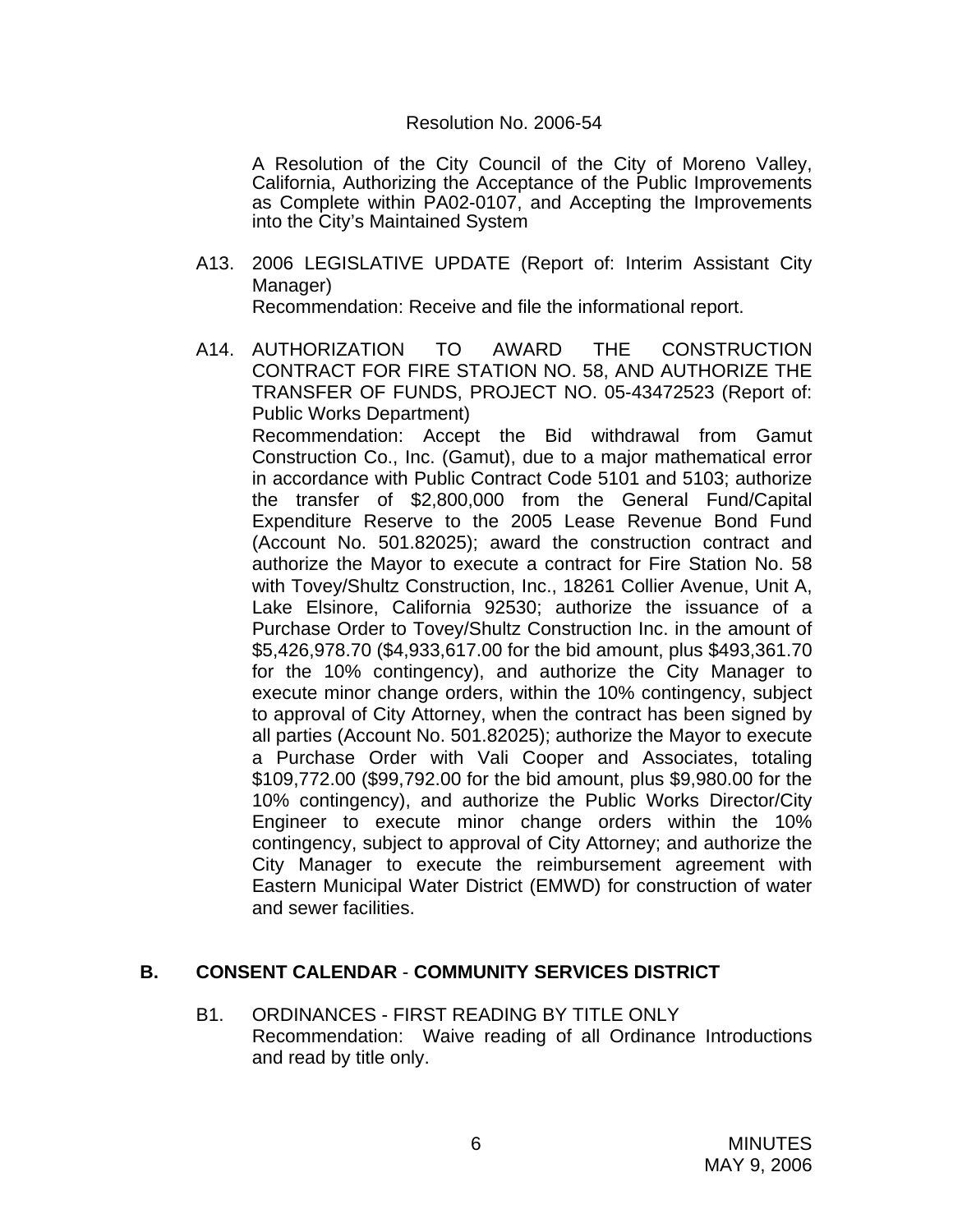B2. PUBLIC MEETING REGARDING MAIL BALLOT PROCEEDINGS FOR TENTATIVE TRACT 33256 AND APN 316-110-008 in Tentative Tract 33381; BALLOTED ITEM: CSD ZONE B; TENTATIVE TRACT 32005, BALLOTED ITEMS: CSD ZONE B AND CSD ZONE D; AND AUTO DETAIL SHOP APN -291-191-023, BALLOTED ITEM: CSD ZONE M (Report of: Public Works Department) Recommendation: Accept public comments regarding the mail ballot proceedings for Tentative Tract 33256 and APN 316-110-008 in Tentative Tract 33381; for inclusion into and approval of the annual parcel charge for CSD Zone B; Tentative Tract 32005 for inclusion into and approval of the annual parcel charge for CSD Zone B (Residential Street Lighting) and CSD Zone D (Parkway Landscape

Maintenance); and Auto Detail Shop - APN 291-191-023 for inclusion into and approval of the annual parcel charge for CSD Zone M (Commercial, Industrial and Multifamily Improved Median Maintenance).

- B3. NAMING OF THE FACILITY LOCATED NORTH OF RANCHO VERDE HIGH SCHOOL, AT LASSELLE STREET AND KENTUCKY DERBY DRIVE (Report of: Parks and Recreation Department) Recommendation: Adopt the name as recommended and submitted by the Parks and Recreation Commission for the new equestrian center located at Lasselle Street and Kentucky Derby Drive as "Rancho Verde Equestrian Staging Area."
- B4. NAMING OF THE PARK LOCATED EAST OF LASSELLE STREET AT CREMELLO WAY (Report of: Parks and Recreation Department) Recommendation: Adopt the name as recommended and submitted by the Parks and Recreation Commission for the new park located to the east of Lasselle Street as "Rancho Verde Park."
- B5. NAMING OF THE PARK LOCATED WEST OF LASSELLE STREET ADJACENT TO EL POTRERO PARK (Report of: Parks and Recreation Department) Recommendation: Adopt the name as recommended and submitted by the Parks and Recreation Commission for the new park located west of Lasselle Street adjacent to El Potrero Park as "Lasselle Sports Park."
- B6. NAMING OF THE EQUESTRIAN STAGING AREA ON COTTONWOOD AVENUE (Report of: Parks and Recreation Department) Recommendation: Adopt the name as recommended and submitted by the Parks and Recreation Commission for the new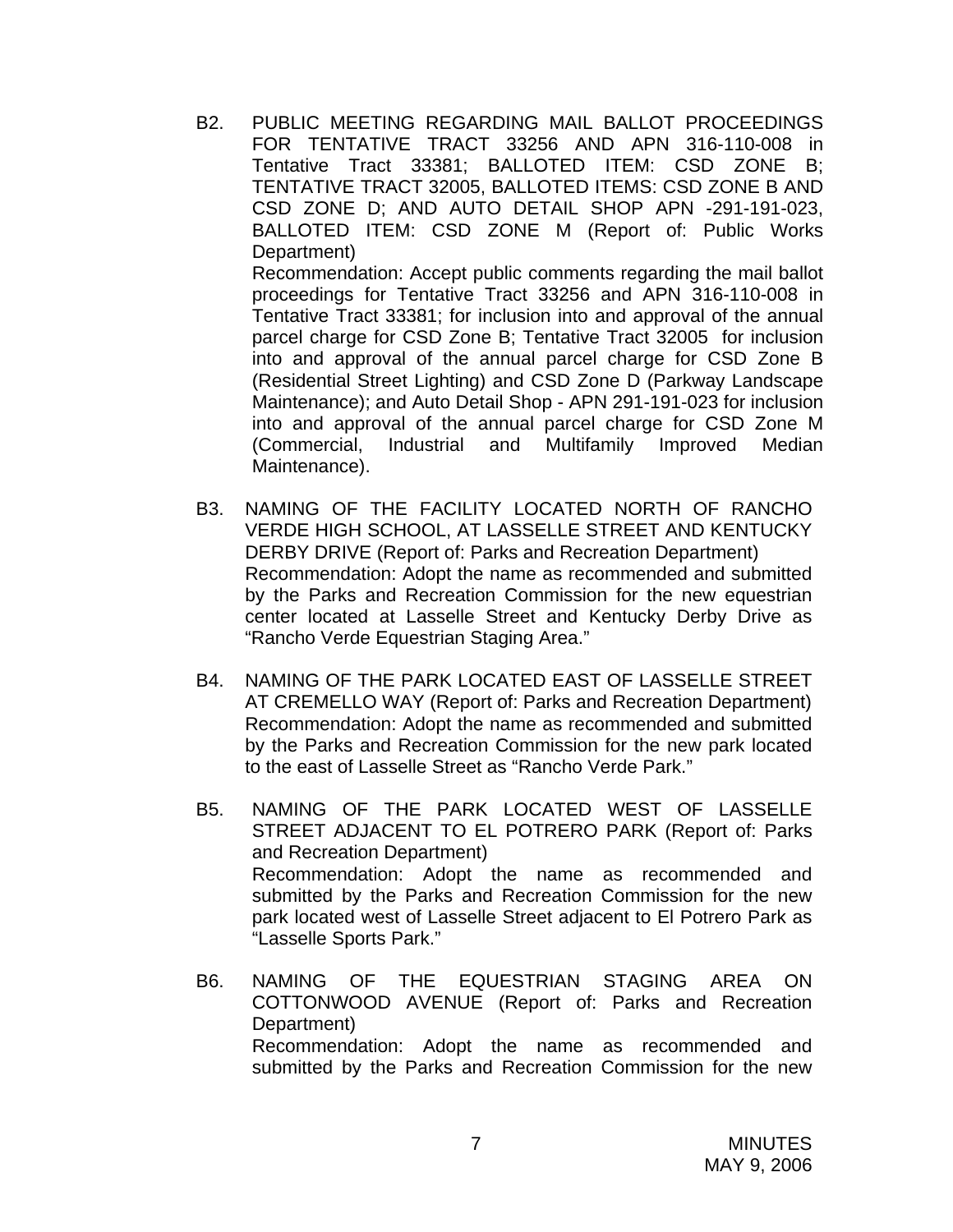equestrian staging area located on the north side of Cottonwood Avenue as "Cottonwood Equestrian Station."

B7. RESOLUTION AUTHORIZING THE COLLECTION OF CHARGES FOR COMMUNITY SERVICES DISTRICT ZONE S (SUNNYMEAD BOULEVARD MAINTENANCE) (Report of: Public Works Department) Recommendation: Approve and adopt Resolution No. CSD 2006- 12 to authorize the collection of charges for CSD Zone S (Sunnymead Boulevard Maintenance).

Resolution No. CSD 2006-12

 A Resolution of the Moreno Valley Community Services District of the City of Moreno Valley, California, Approving Zone S Charges which Will Provide a Funding Source for Ongoing Maintenance for Future Improvements along Sunnymead Boulevard from Frederick Street to Perris Boulevard

B8. MINUTES - REGULAR MEETING OF APRIL 25, 2006 (Report of: City Clerk's Department) Recommendation: Approve as submitted.

# **C. CONSENT CALENDAR** - **COMMUNITY REDEVELOPMENT AGENCY**

- C1. ORDINANCES FIRST READING BY TITLE ONLY Recommendation: Waive reading of all Ordinance Introductions and read by title only.
- C2. MINUTES REGULAR MEETING OF APRIL 25, 2006 (Report of: City Clerk's Department) Recommendation: Approve as submitted.

# **D. CONSENT CALENDAR** - **BOARD OF LIBRARY TRUSTEES**

- D1. ORDINANCES FIRST READING BY TITLE ONLY Recommendation: Waive reading of all Ordinance Introductions and read by title only.
- D2. MINUTES REGULAR MEETING OF APRIL 25, 2006 (Report of: City Clerk's Department) Recommendation: Approve as submitted.